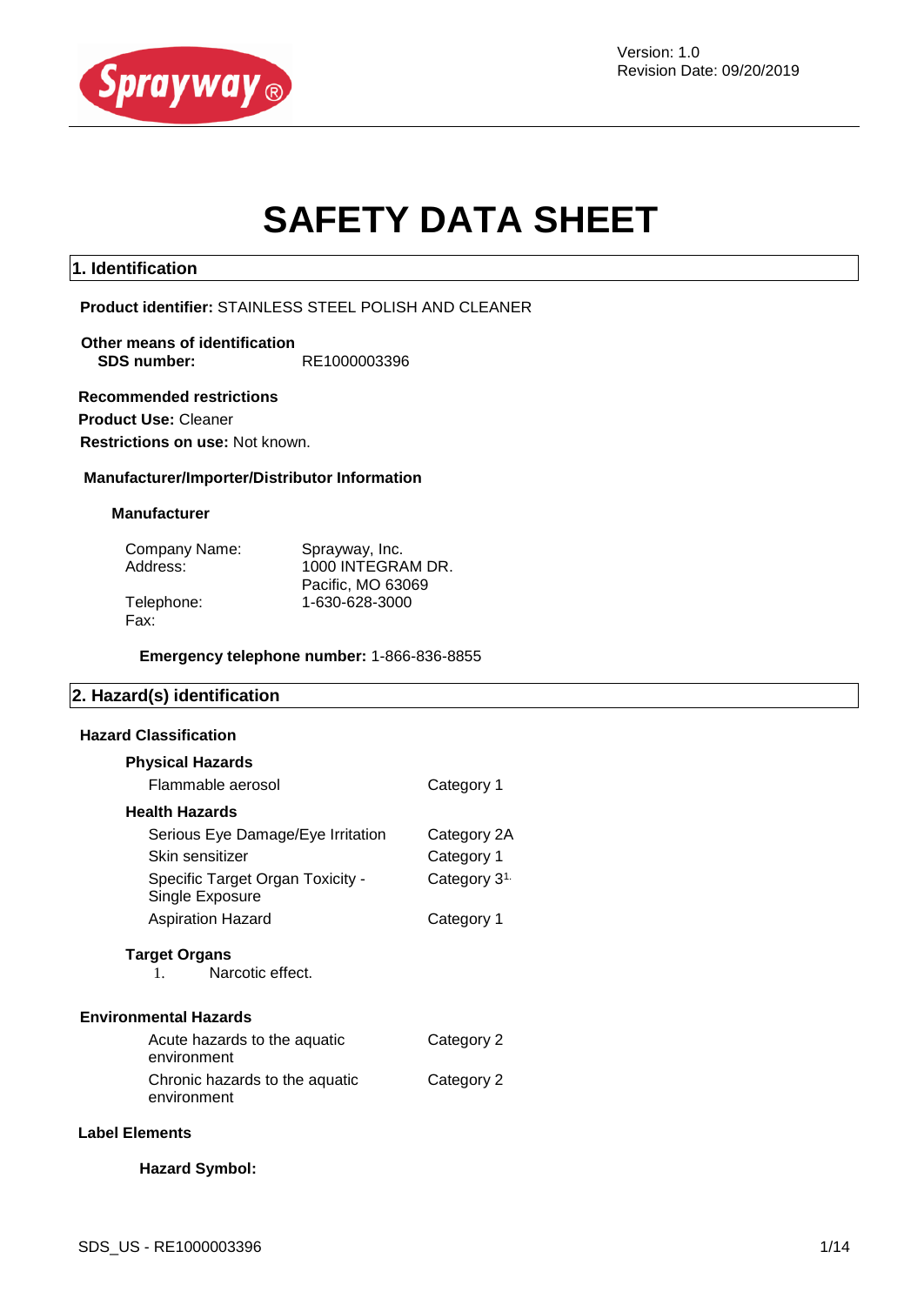



| <b>Signal Word:</b>                           | Danger                                                                                                                                                                                                                                                                                                                                                                                                                                                                                                                                                                                                                                |
|-----------------------------------------------|---------------------------------------------------------------------------------------------------------------------------------------------------------------------------------------------------------------------------------------------------------------------------------------------------------------------------------------------------------------------------------------------------------------------------------------------------------------------------------------------------------------------------------------------------------------------------------------------------------------------------------------|
| <b>Hazard Statement:</b>                      | Extremely flammable aerosol.<br>Causes serious eye irritation.<br>May cause an allergic skin reaction.<br>May cause drowsiness or dizziness.<br>May be fatal if swallowed and enters airways.<br>Toxic to aquatic life with long lasting effects.                                                                                                                                                                                                                                                                                                                                                                                     |
| <b>Precautionary</b><br><b>Statements</b>     |                                                                                                                                                                                                                                                                                                                                                                                                                                                                                                                                                                                                                                       |
| <b>Prevention:</b>                            | Keep away from heat, hot surfaces, sparks, open flames and other ignition<br>sources. No smoking. Do not spray on an open flame or other ignition<br>source. Do not pierce or burn, even after use. Wash thoroughly after<br>handling. Wear protective gloves/protective clothing/eye protection/face<br>protection. Avoid breathing dust/fume/gas/mist/vapors/spray. Contaminated<br>work clothing should not be allowed out of the workplace. Use only outdoors<br>or in a well-ventilated area. Avoid release to the environment.                                                                                                  |
| <b>Response:</b>                              | IF INHALED: Remove person to fresh air and keep comfortable for<br>breathing. IF IN EYES: Rinse cautiously with water for several minutes.<br>Remove contact lenses, if present and easy to do. Continue rinsing. If eye<br>irritation persists: Get medical advice/attention. IF ON SKIN: Wash with<br>plenty of water If skin irritation or rash occurs: Get medical advice/attention.<br>IF SWALLOWED: Immediately call a POISON CENTER/doctor Do NOT<br>induce vomiting. Call a POISON CENTER/doctor if you feel unwell. Specific<br>treatment (see on this label). Wash contaminated clothing before reuse.<br>Collect spillage. |
| Storage:                                      | Protect from sunlight. Do not expose to temperatures exceeding<br>50°C/122°F. Store in a well-ventilated place. Keep container tightly closed.<br>Store locked up.                                                                                                                                                                                                                                                                                                                                                                                                                                                                    |
| Disposal:                                     | Dispose of contents/container to an appropriate treatment and disposal<br>facility in accordance with applicable laws and regulations, and product<br>characteristics at time of disposal.                                                                                                                                                                                                                                                                                                                                                                                                                                            |
| Hazard(s) not otherwise<br>classified (HNOC): | None.                                                                                                                                                                                                                                                                                                                                                                                                                                                                                                                                                                                                                                 |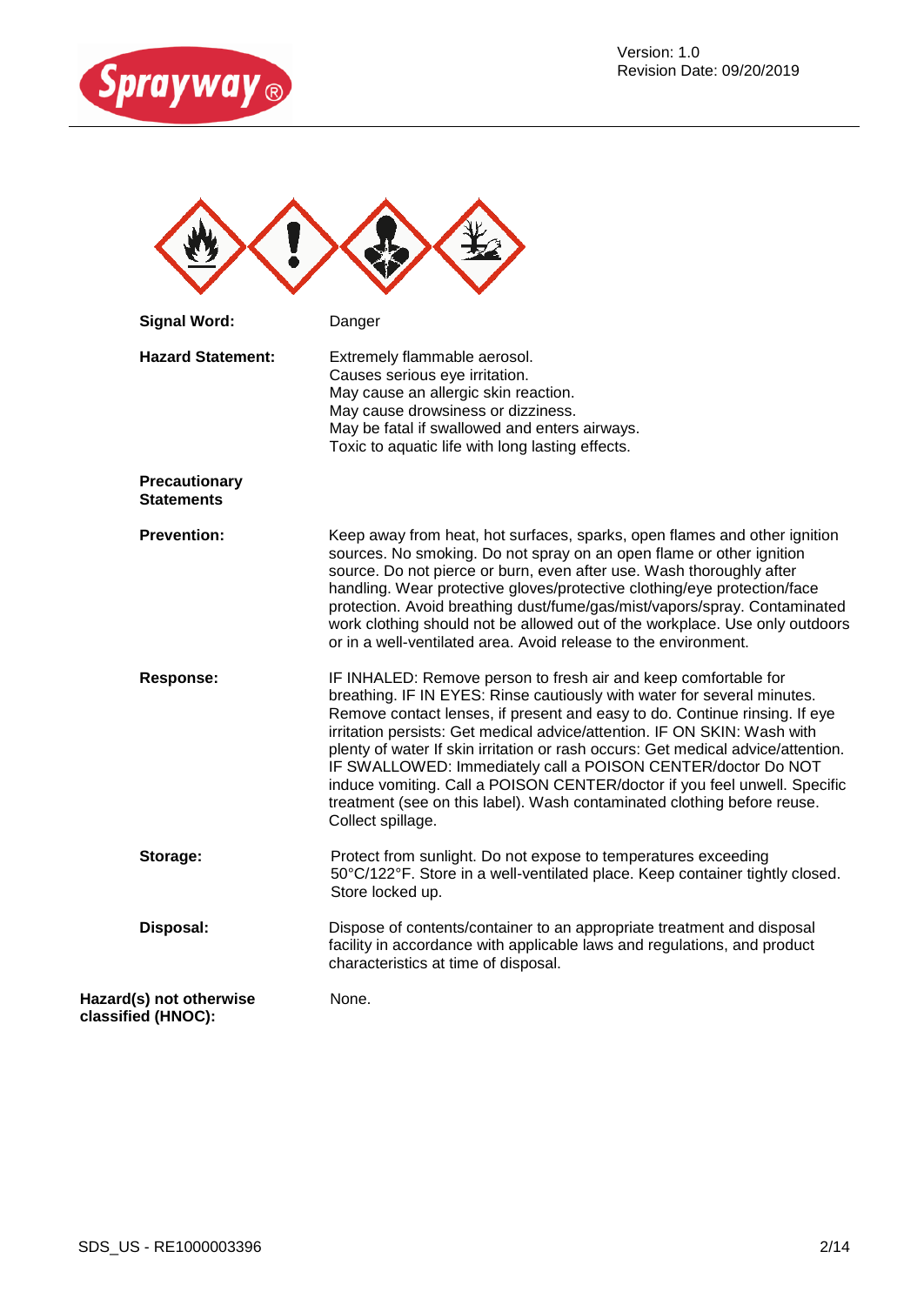

# **3. Composition/information on ingredients**

#### **Mixtures**

| <b>Chemical Identity</b>                       | <b>CAS number</b> | Content in percent (%)*                                                                                       |
|------------------------------------------------|-------------------|---------------------------------------------------------------------------------------------------------------|
| Distillates (petroleum),<br>hydrotreated light | 64742-47-8        | $25 - 50\%$                                                                                                   |
| White mineral oil (petroleum)                  | 8042-47-5         | $20 - 50\%$                                                                                                   |
| Propane                                        | 74-98-6           | $10 - 20%$                                                                                                    |
| 2-Propanone                                    | 67-64-1           | $10 - 20%$                                                                                                    |
| Acetic acid, methyl ester                      | 79-20-9           | $5 - 10\%$                                                                                                    |
| Terpenes and Terpenoids,<br>sweet orange-oil   | 68647-72-3        | $0.1 - 1\%$                                                                                                   |
| 2,6-Octadienal, 3,7-dimethyl-                  | 5392-40-5         | $0.1 - 1\%$                                                                                                   |
|                                                |                   | * All concentrations are persont by weight upless ingradiant is a gas. Cas concentrations are in persont by w |

All concentrations are percent by weight unless ingredient is a gas. Gas concentrations are in percent by volume.

# **4. First-aid measures**

| Ingestion:                                         | Call a physician or poison control center immediately. Rinse mouth. Never<br>give liquid to an unconscious person. If vomiting occurs, keep head low so<br>that stomach content doesn't get into the lungs.                                                                        |  |  |
|----------------------------------------------------|------------------------------------------------------------------------------------------------------------------------------------------------------------------------------------------------------------------------------------------------------------------------------------|--|--|
| Inhalation:                                        | Move to fresh air.                                                                                                                                                                                                                                                                 |  |  |
| <b>Skin Contact:</b>                               | Get medical attention if symptoms occur. Destroy or thoroughly clean<br>contaminated shoes. Immediately remove contaminated clothing and shoes<br>and wash skin with soap and plenty of water. If skin irritation or an allergic<br>skin reaction develops, get medical attention. |  |  |
| Eye contact:                                       | Immediately flush with plenty of water for at least 15 minutes. If easy to do,<br>remove contact lenses. Get medical attention.                                                                                                                                                    |  |  |
| Most important symptoms/effects, acute and delayed |                                                                                                                                                                                                                                                                                    |  |  |
| Symptoms:                                          | No data available.                                                                                                                                                                                                                                                                 |  |  |
| Hazards:                                           | No data available.                                                                                                                                                                                                                                                                 |  |  |
|                                                    | Indication of immediate medical attention and special treatment needed                                                                                                                                                                                                             |  |  |
| Treatment:                                         | No data available.                                                                                                                                                                                                                                                                 |  |  |
| 5. Fire-fighting measures                          |                                                                                                                                                                                                                                                                                    |  |  |
| <b>General Fire Hazards:</b>                       | Use water spray to keep fire-exposed containers cool. Fight fire from a<br>protected location. Move containers from fire area if you can do so without<br>risk.                                                                                                                    |  |  |
| Suitable (and unsuitable) extinguishing media      |                                                                                                                                                                                                                                                                                    |  |  |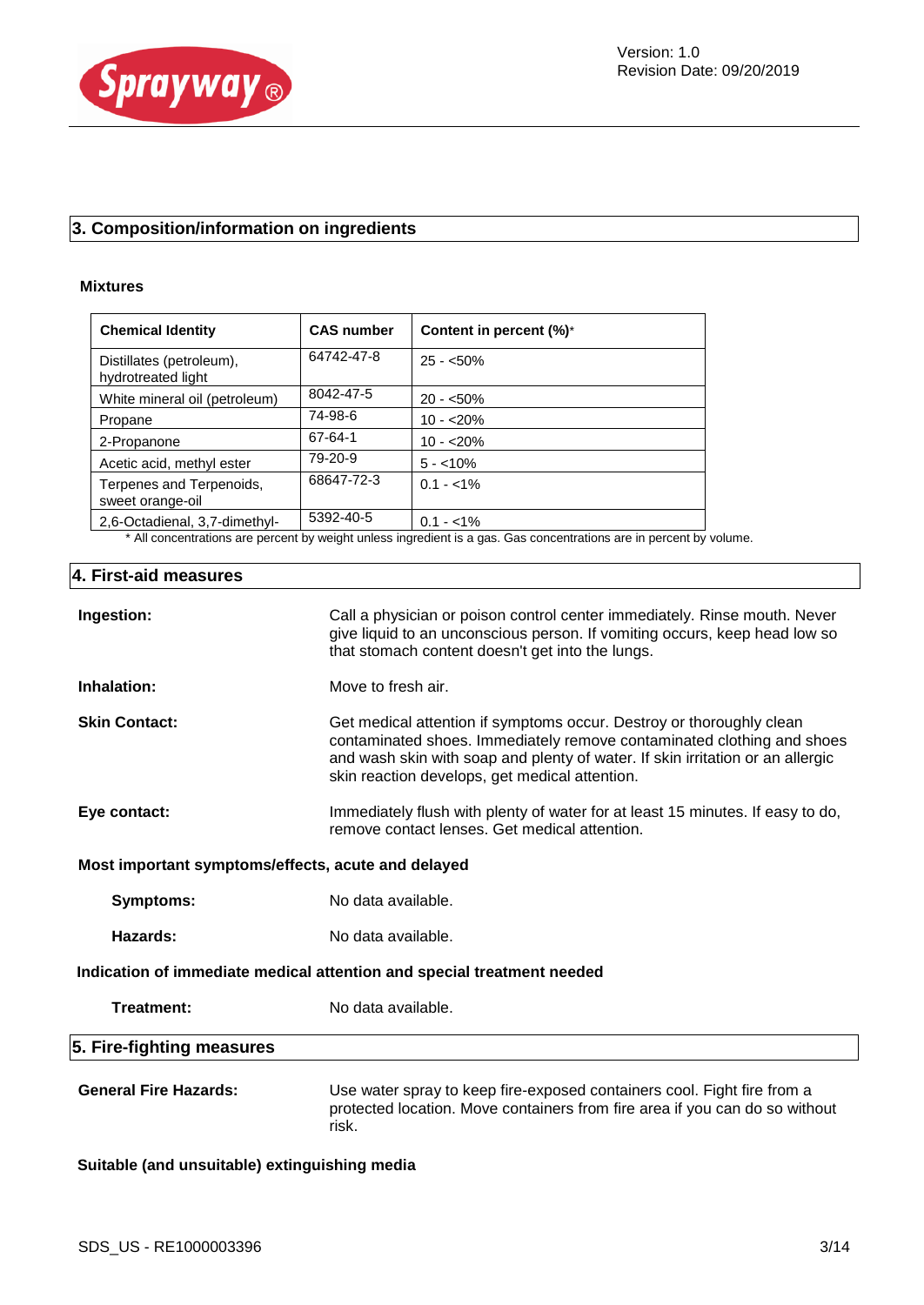

| Suitable extinguishing<br>media:                              | Use fire-extinguishing media appropriate for surrounding materials.                                                                                                    |  |  |
|---------------------------------------------------------------|------------------------------------------------------------------------------------------------------------------------------------------------------------------------|--|--|
| Unsuitable extinguishing<br>media:                            | Do not use water jet as an extinguisher, as this will spread the fire.                                                                                                 |  |  |
| <b>Specific hazards arising from</b><br>the chemical:         | Vapors may travel considerable distance to a source of ignition and flash<br>back.                                                                                     |  |  |
| Special protective equipment and precautions for firefighters |                                                                                                                                                                        |  |  |
| <b>Special firefighting</b><br>procedures:                    | No data available.                                                                                                                                                     |  |  |
| Special protective equipment<br>for fire-fighters:            | Firefighters must use standard protective equipment including flame<br>retardant coat, helmet with face shield, gloves, rubber boots, and in<br>enclosed spaces, SCBA. |  |  |

# **6. Accidental release measures**

| <b>Personal precautions,</b><br>protective equipment and<br>emergency procedures: | Ventilate closed spaces before entering them. ELIMINATE all ignition<br>sources (no smoking, flares, sparks or flames in immediate area). Keep<br>upwind. See Section 8 of the SDS for Personal Protective Equipment. Do<br>not touch damaged containers or spilled material unless wearing<br>appropriate protective clothing. Keep unauthorized personnel away. |
|-----------------------------------------------------------------------------------|-------------------------------------------------------------------------------------------------------------------------------------------------------------------------------------------------------------------------------------------------------------------------------------------------------------------------------------------------------------------|
| <b>Methods and material for</b><br>containment and cleaning<br>up:                | Absorb spill with vermiculite or other inert material, then place in a container<br>for chemical waste.                                                                                                                                                                                                                                                           |
| <b>Notification Procedures:</b>                                                   | Prevent entry into waterways, sewer, basements or confined areas. Stop<br>the flow of material, if this is without risk. ELIMINATE all ignition sources<br>(no smoking, flares, sparks or flames in immediate area). Stop leak if you<br>can do so without risk.                                                                                                  |
| <b>Environmental Precautions:</b>                                                 | Do not contaminate water sources or sewer. Prevent further leakage or<br>spillage if safe to do so. Avoid release to the environment.                                                                                                                                                                                                                             |
| 7. Handling and storage                                                           |                                                                                                                                                                                                                                                                                                                                                                   |
| Precautions for safe handling:                                                    | Avoid contact with eyes. Wash hands thoroughly after handling. Keep away<br>from heat, hot surfaces, sparks, open flames and other ignition sources. No<br>smoking. Do not spray on an open flame or other ignition source. Do not<br>pierce or burn, even after use. Avoid contact with eyes, skin, and clothing.                                                |

| Conditions for safe storage, | Store locked up. Pressurized container: protect from sunlight and do not |
|------------------------------|--------------------------------------------------------------------------|
| including any                | expose to temperatures exceeding 50°C. Do not pierce or burn, even after |
| incompatibilities:           | use. Aerosol Level 3                                                     |

# **8. Exposure controls/personal protection**

#### **Control Parameters**

|  | <b>Occupational Exposure Limits</b> |  |
|--|-------------------------------------|--|
|  |                                     |  |

| <b>Chemical Identity</b> | Туре | <b>Exposure Limit Values</b> | Source                              |      |
|--------------------------|------|------------------------------|-------------------------------------|------|
| Distillates (petroleum), | REL  | $100 \text{ ma/m}$ 3         | US. NIOSH: Pocket Guide to Chemical |      |
| SDS US - RE1000003396    |      |                              |                                     | 4/14 |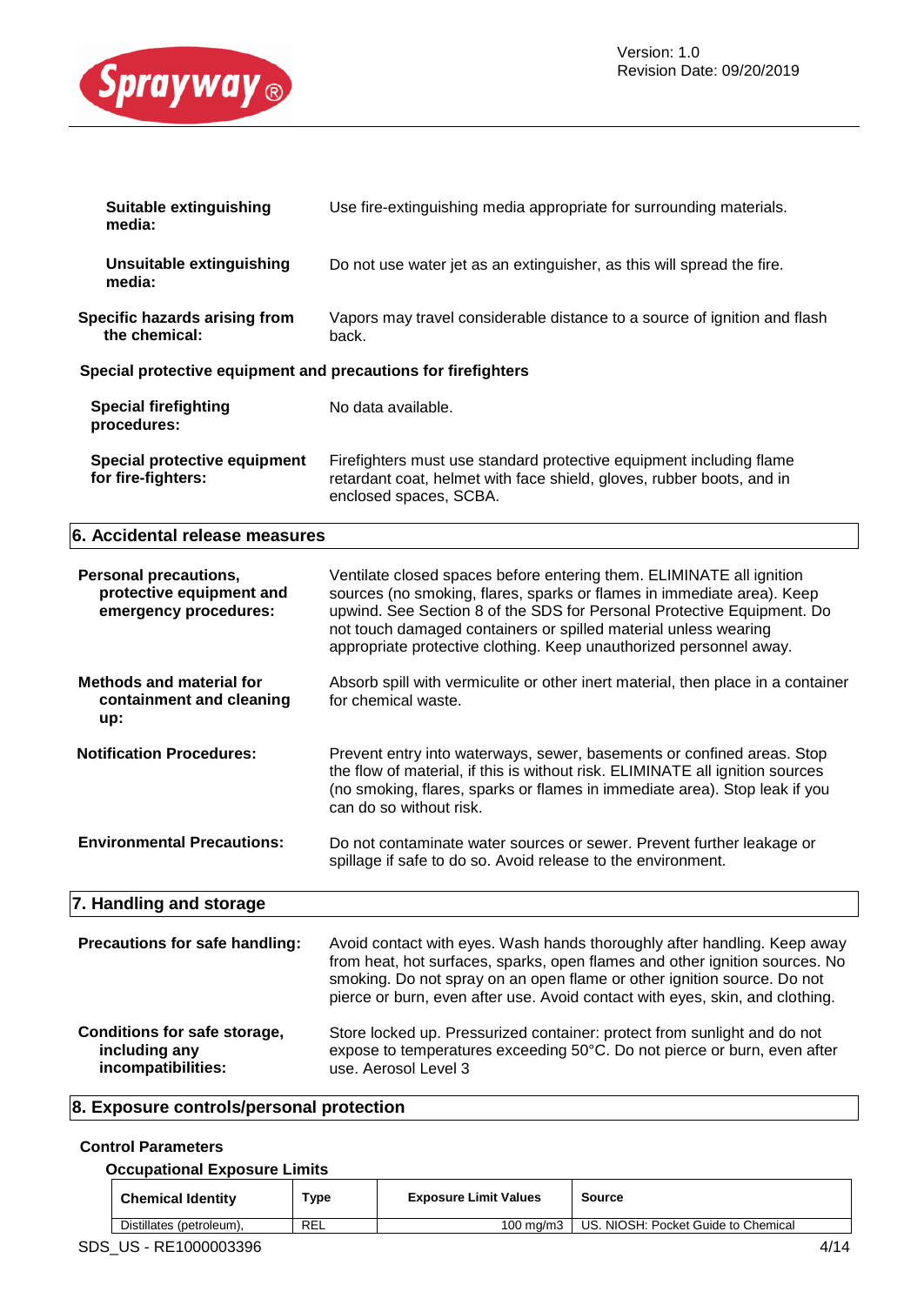

| hydrotreated light                                                  |             | Hazards (2005) |                               |                                                                                |
|---------------------------------------------------------------------|-------------|----------------|-------------------------------|--------------------------------------------------------------------------------|
| Distillates (petroleum),                                            | <b>TWA</b>  |                | 200 mg/m3                     | US. ACGIH Threshold Limit Values (2008)                                        |
| hydrotreated light - Non-                                           |             |                |                               |                                                                                |
| aerosol. - as total                                                 |             |                |                               |                                                                                |
| hydrocarbon vapor                                                   | <b>TWA</b>  |                | $200$ mg/m3                   | US. ACGIH Threshold Limit Values (2008)                                        |
| White mineral oil (petroleum)                                       | <b>REL</b>  |                | $5 \overline{\mathrm{mg}}$ m3 | US. NIOSH: Pocket Guide to Chemical                                            |
| - Mist.                                                             |             |                |                               | Hazards (2005)                                                                 |
|                                                                     | PEL         |                | $5 \,\mathrm{mg/m}$           | US. OSHA Table Z-1 Limits for Air                                              |
|                                                                     |             |                |                               | Contaminants (29 CFR 1910.1000) (02 2006)                                      |
|                                                                     | <b>STEL</b> |                | $10 \text{ mg/m}$             | US. NIOSH: Pocket Guide to Chemical                                            |
|                                                                     | <b>TWA</b>  |                | $5$ mg/m $3$                  | Hazards (2005)<br>US. OSHA Table Z-1-A (29 CFR 1910.1000)                      |
|                                                                     |             |                |                               | (1989)                                                                         |
| White mineral oil (petroleum)<br>- Inhalable fraction.              | <b>TWA</b>  |                | $5$ mg/m $3$                  | US. ACGIH Threshold Limit Values (01 2010)                                     |
| Propane                                                             | <b>REL</b>  | 1,000 ppm      | 1,800 mg/m3                   | US. NIOSH: Pocket Guide to Chemical                                            |
|                                                                     |             |                |                               | Hazards (2005)                                                                 |
|                                                                     | PEL         | 1,000 ppm      | 1,800 mg/m3                   | US. OSHA Table Z-1 Limits for Air                                              |
|                                                                     |             |                |                               | Contaminants (29 CFR 1910.1000) (02 2006)                                      |
|                                                                     | <b>TWA</b>  | 1,000 ppm      | 1,800 mg/m3                   | US. OSHA Table Z-1-A (29 CFR 1910.1000)<br>(1989)                              |
| 2-Propanone                                                         | <b>STEL</b> | 1,000 ppm      | $2,400$ mg/m3                 | US. OSHA Table Z-1-A (29 CFR 1910.1000)                                        |
|                                                                     |             |                |                               | (1989)                                                                         |
|                                                                     | PEL         | 1,000 ppm      | 2,400 mg/m3                   | US. OSHA Table Z-1 Limits for Air                                              |
|                                                                     |             |                |                               | Contaminants (29 CFR 1910.1000) (02 2006)                                      |
|                                                                     | <b>TWA</b>  | 250 ppm        |                               | US. ACGIH Threshold Limit Values (03 2015)                                     |
|                                                                     | <b>TWA</b>  | 750 ppm        | 1,800 mg/m3                   | US. OSHA Table Z-1-A (29 CFR 1910.1000)<br>(1989)                              |
|                                                                     | <b>STEL</b> | 500 ppm        |                               | US. ACGIH Threshold Limit Values (03 2015)                                     |
|                                                                     | <b>REL</b>  | 250 ppm        | 590 mg/m3                     | US. NIOSH: Pocket Guide to Chemical<br>Hazards (2005)                          |
| Acetic acid, methyl ester                                           | <b>REL</b>  | 200 ppm        | $610$ mg/m3                   | US. NIOSH: Pocket Guide to Chemical                                            |
|                                                                     |             |                |                               | Hazards (2005)                                                                 |
|                                                                     | <b>STEL</b> | 250 ppm        | 760 mg/m3                     | US. NIOSH: Pocket Guide to Chemical<br>Hazards (2005)                          |
|                                                                     | PEL         | 200 ppm        | 610 mg/m3                     | US. OSHA Table Z-1 Limits for Air                                              |
|                                                                     |             |                |                               | Contaminants (29 CFR 1910.1000) (02 2006)                                      |
|                                                                     | <b>STEL</b> | 250 ppm        |                               | US. ACGIH Threshold Limit Values (2008)                                        |
|                                                                     | <b>TWA</b>  | 200 ppm        | 610 mg/m3                     | US. OSHA Table Z-1-A (29 CFR 1910.1000)<br>(1989)                              |
|                                                                     | <b>STEL</b> | 250 ppm        | 760 mg/m3                     | US. OSHA Table Z-1-A (29 CFR 1910.1000)                                        |
|                                                                     |             |                |                               | (1989)                                                                         |
|                                                                     | <b>TWA</b>  | 200 ppm        |                               | US. ACGIH Threshold Limit Values (2008)                                        |
| 2,6-Octadienal, 3,7-dimethyl-<br>- Inhalable fraction and<br>vapor. | <b>TWA</b>  | 5 ppm          |                               | US. ACGIH Threshold Limit Values (01 2010)                                     |
| Naphtha (petroleum), heavy<br>alkylate                              | PEL         | 100 ppm        | 400 mg/m3                     | US. OSHA Table Z-1 Limits for Air<br>Contaminants (29 CFR 1910.1000) (02 2006) |
|                                                                     | <b>TWA</b>  | 100 ppm        | 400 mg/m3                     | US. OSHA Table Z-1-A (29 CFR 1910.1000)<br>(1989)                              |
|                                                                     | <b>REL</b>  | $100$ ppm      | $400 \text{ mg/m}$            | US. NIOSH: Pocket Guide to Chemical<br>Hazards (2010)                          |
| Bicyclo[3.1.1]hept-2-ene,<br>2,6,6-trimethyl-                       | <b>TWA</b>  | $20$ ppm       |                               | US. ACGIH Threshold Limit Values (2008)                                        |

#### **Biological Limit Values**

| <b>Chemical Identity</b>                               | <b>Exposure Limit Values</b> | <b>Source</b>                         |
|--------------------------------------------------------|------------------------------|---------------------------------------|
| 2-Propanone (acetone:<br>Sampling time: End of shift.) |                              | 25 mg/l (Urine)   ACGIH BEL (03 2015) |

#### **Appropriate Engineering Controls**

No data available.

## **Individual protection measures, such as personal protective equipment**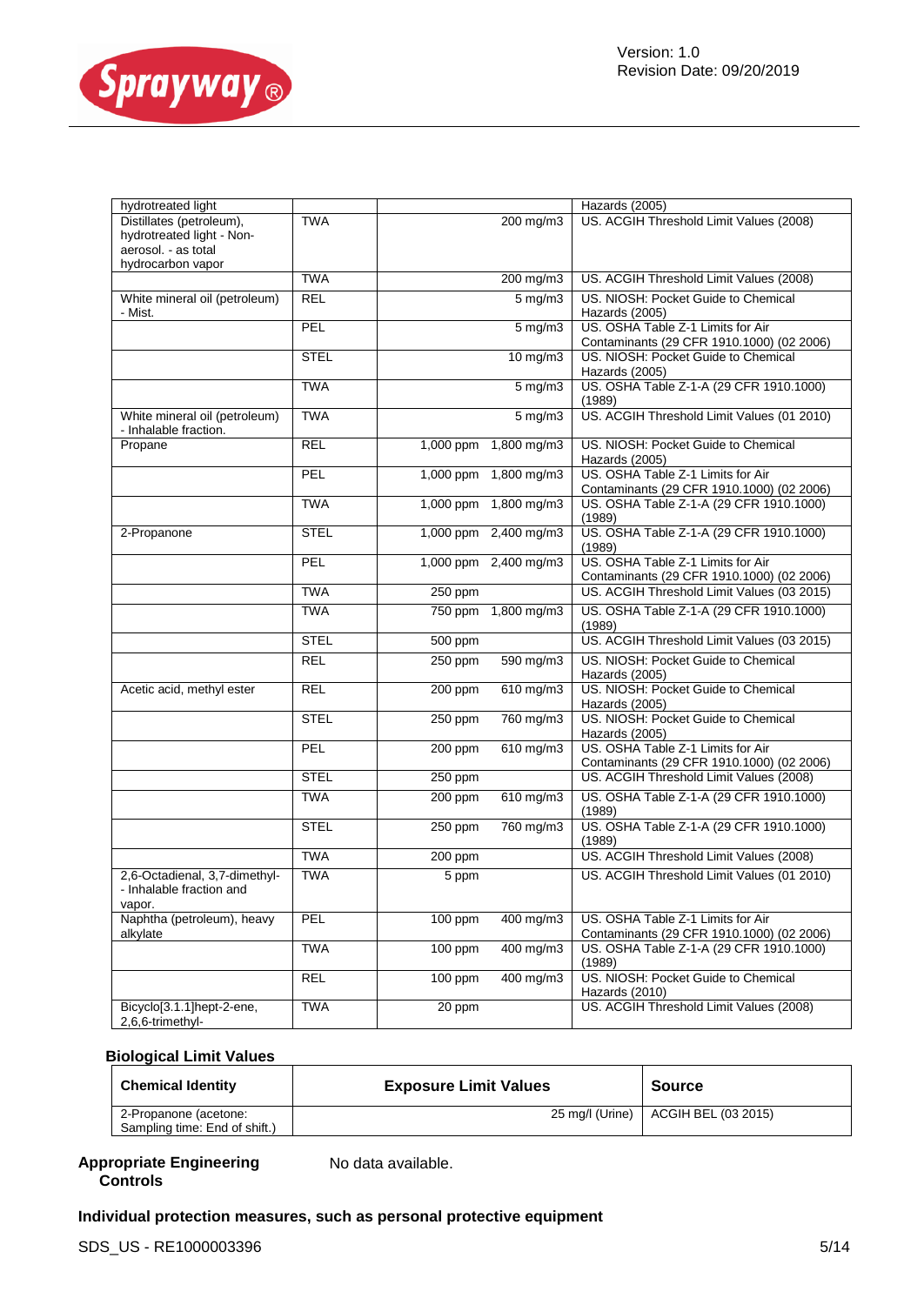

| <b>General information:</b>                       | Provide easy access to water supply and eye wash facilities. Good general<br>ventilation (typically 10 air changes per hour) should be used. Ventilation<br>rates should be matched to conditions. If applicable, use process<br>enclosures, local exhaust ventilation, or other engineering controls to<br>maintain airborne levels below recommended exposure limits. If exposure<br>limits have not been established, maintain airborne levels to an acceptable<br>level. If exposure limits have not been established, maintain airborne levels<br>to an acceptable level. |
|---------------------------------------------------|--------------------------------------------------------------------------------------------------------------------------------------------------------------------------------------------------------------------------------------------------------------------------------------------------------------------------------------------------------------------------------------------------------------------------------------------------------------------------------------------------------------------------------------------------------------------------------|
| <b>Eye/face protection:</b>                       | Wear safety glasses with side shields (or goggles).                                                                                                                                                                                                                                                                                                                                                                                                                                                                                                                            |
| <b>Skin Protection</b><br><b>Hand Protection:</b> | No data available.                                                                                                                                                                                                                                                                                                                                                                                                                                                                                                                                                             |
| Other:                                            | Wear suitable protective clothing. Wear chemical-resistant gloves, footwear,<br>and protective clothing appropriate for the risk of exposure. Contact health<br>and safety professional or manufacturer for specific information.                                                                                                                                                                                                                                                                                                                                              |
| <b>Respiratory Protection:</b>                    | In case of inadequate ventilation use suitable respirator. Seek advice from<br>local supervisor.                                                                                                                                                                                                                                                                                                                                                                                                                                                                               |
| <b>Hygiene measures:</b>                          | Observe good industrial hygiene practices. Avoid contact with eyes. When<br>using do not smoke. Contaminated work clothing should not be allowed out<br>of the workplace. Avoid contact with skin.                                                                                                                                                                                                                                                                                                                                                                             |

# **9. Physical and chemical properties**

#### **Appearance**

| <b>Physical state:</b>                                | liquid             |
|-------------------------------------------------------|--------------------|
| Form:                                                 | Spray Aerosol      |
| Color:                                                | No data available. |
| Odor:                                                 | No data available. |
| Odor threshold:                                       | No data available. |
| pH:                                                   | No data available. |
| <b>Melting point/freezing point:</b>                  | No data available. |
| Initial boiling point and boiling range:              | No data available. |
| <b>Flash Point:</b>                                   | $-104.4 °C$        |
| <b>Evaporation rate:</b>                              | No data available. |
| Flammability (solid, gas):                            | No data available. |
| Upper/lower limit on flammability or explosive limits |                    |
| Flammability limit - upper (%):                       | 13.5 %(V)          |
| Flammability limit - lower (%):                       | $2.7\%$ (V)        |
| Explosive limit - upper (%):                          | No data available. |
| Explosive limit - lower (%):                          | No data available. |
| Vapor pressure:                                       | No data available. |
| Vapor density:                                        | No data available. |
| Density:                                              | No data available. |
| <b>Relative density:</b>                              | No data available. |
| Solubility(ies)                                       |                    |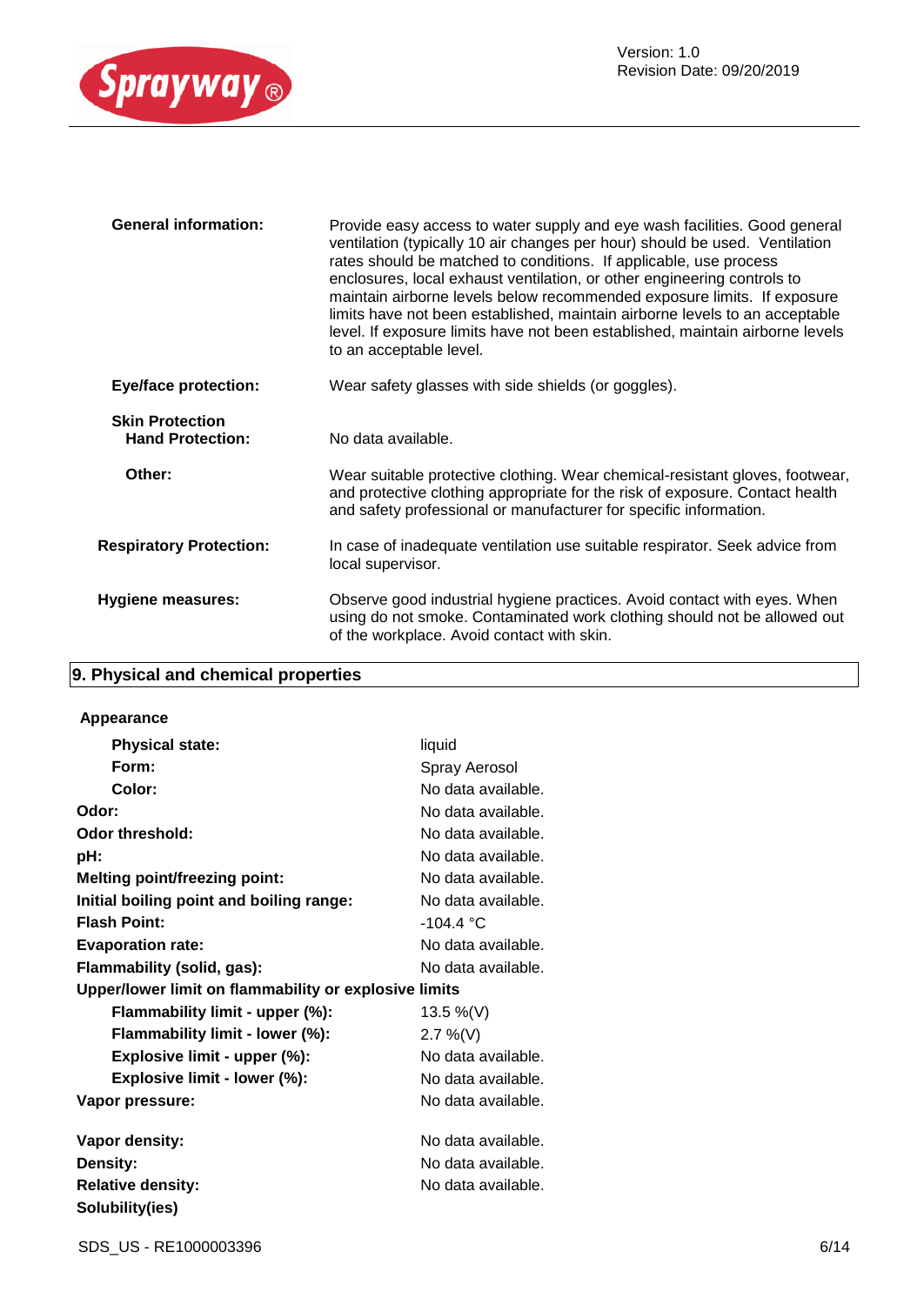

| <b>Solubility in water:</b>              | No data available. |
|------------------------------------------|--------------------|
| Solubility (other):                      | No data available. |
| Partition coefficient (n-octanol/water): | No data available. |
| <b>Auto-ignition temperature:</b>        | No data available. |
| <b>Decomposition temperature:</b>        | No data available. |
| Viscosity:                               | No data available. |
|                                          |                    |

# **10. Stability and reactivity**

| <b>Reactivity:</b>                                 | No data available.                          |
|----------------------------------------------------|---------------------------------------------|
| <b>Chemical Stability:</b>                         | Material is stable under normal conditions. |
| <b>Possibility of hazardous</b><br>reactions:      | No data available.                          |
| Conditions to avoid:                               | Avoid heat or contamination.                |
| Incompatible Materials:                            | No data available.                          |
| <b>Hazardous Decomposition</b><br><b>Products:</b> | No data available.                          |

# **11. Toxicological information**

| Information on likely routes of exposure |                    |  |
|------------------------------------------|--------------------|--|
| Inhalation:                              | No data available. |  |
| <b>Skin Contact:</b>                     | No data available. |  |
| Eye contact:                             | No data available. |  |
| Ingestion:                               | No data available. |  |

#### **Symptoms related to the physical, chemical and toxicological characteristics**

| Inhalation:          | No data available. |
|----------------------|--------------------|
| <b>Skin Contact:</b> | No data available. |
| Eye contact:         | No data available. |
| Ingestion:           | No data available. |

# **Information on toxicological effects**

|  |  |  |  |  | Acute toxicity (list all possible routes of exposure) |  |
|--|--|--|--|--|-------------------------------------------------------|--|
|--|--|--|--|--|-------------------------------------------------------|--|

| Oral          |
|---------------|
| <b>Produc</b> |

**Product:** Not classified for acute toxicity based on available data.

**Product:** Not classified for acute toxicity based on available data.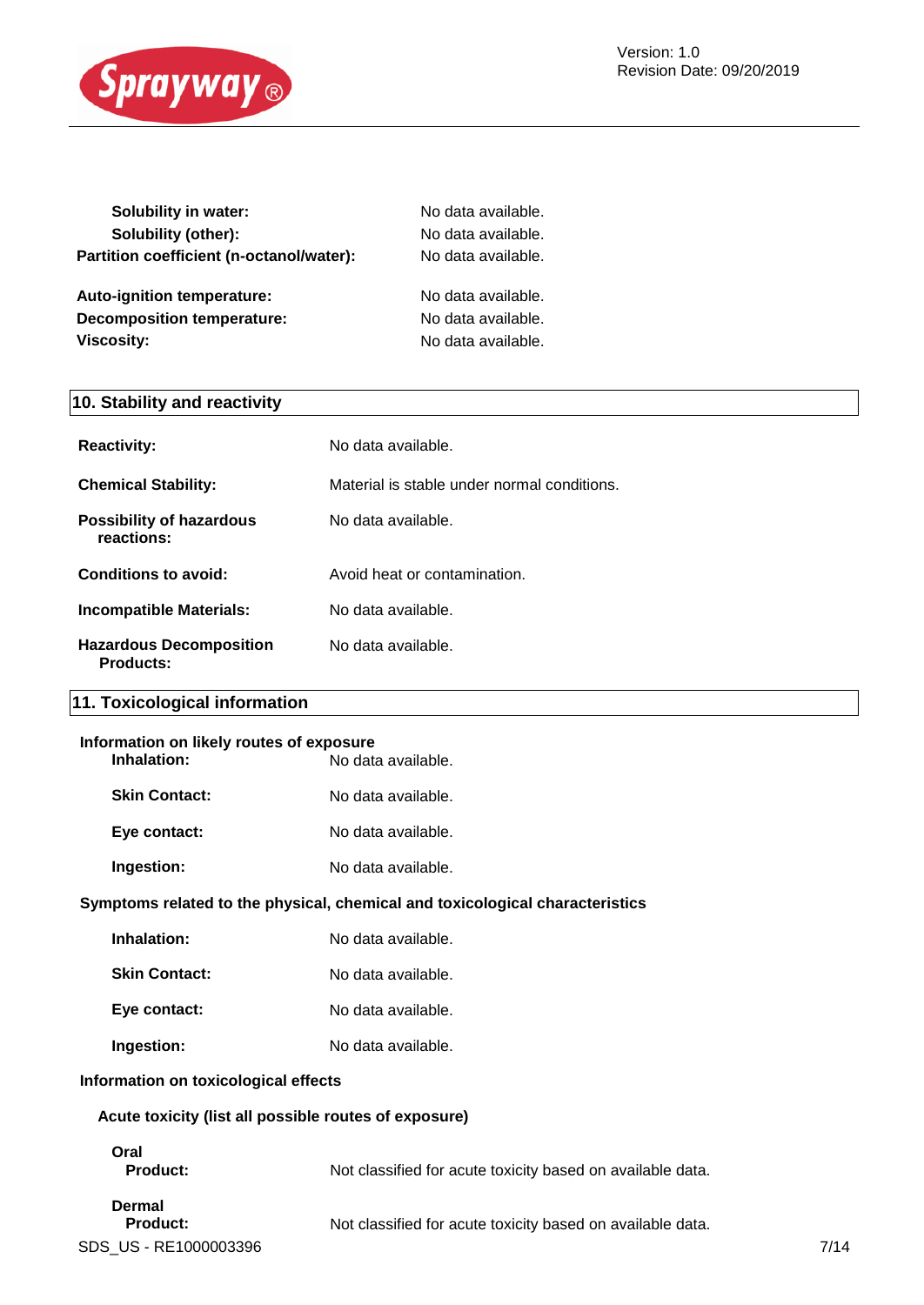

| <b>Inhalation</b><br>Product:                                                                         | Not classified for acute toxicity based on available data.          |  |
|-------------------------------------------------------------------------------------------------------|---------------------------------------------------------------------|--|
| <b>Repeated dose toxicity</b><br><b>Product:</b>                                                      | No data available.                                                  |  |
| <b>Skin Corrosion/Irritation</b><br><b>Product:</b>                                                   | No data available.                                                  |  |
| <b>Serious Eye Damage/Eye Irritation</b><br><b>Product:</b>                                           | No data available.                                                  |  |
| <b>Respiratory or Skin Sensitization</b><br><b>Product:</b>                                           | No data available.                                                  |  |
| Carcinogenicity<br><b>Product:</b>                                                                    | No data available.                                                  |  |
| No carcinogenic components identified                                                                 | IARC Monographs on the Evaluation of Carcinogenic Risks to Humans:  |  |
| US. National Toxicology Program (NTP) Report on Carcinogens:<br>No carcinogenic components identified |                                                                     |  |
| No carcinogenic components identified                                                                 | US. OSHA Specifically Regulated Substances (29 CFR 1910.1001-1050): |  |
| <b>Germ Cell Mutagenicity</b>                                                                         |                                                                     |  |
| In vitro<br><b>Product:</b>                                                                           | No data available.                                                  |  |
| In vivo<br><b>Product:</b>                                                                            | No data available.                                                  |  |
| <b>Reproductive toxicity</b><br><b>Product:</b>                                                       | No data available.                                                  |  |
| <b>Specific Target Organ Toxicity - Single Exposure</b><br>Product:                                   | No data available.                                                  |  |
| <b>Specific Target Organ Toxicity - Repeated Exposure</b><br><b>Product:</b>                          | No data available.                                                  |  |
| <b>Target Organs</b>                                                                                  | Specific Target Organ Toxicity - Single Exposure: Narcotic effect.  |  |
| <b>Aspiration Hazard</b><br><b>Product:</b>                                                           | No data available.                                                  |  |
| Other effects:                                                                                        | No data available.                                                  |  |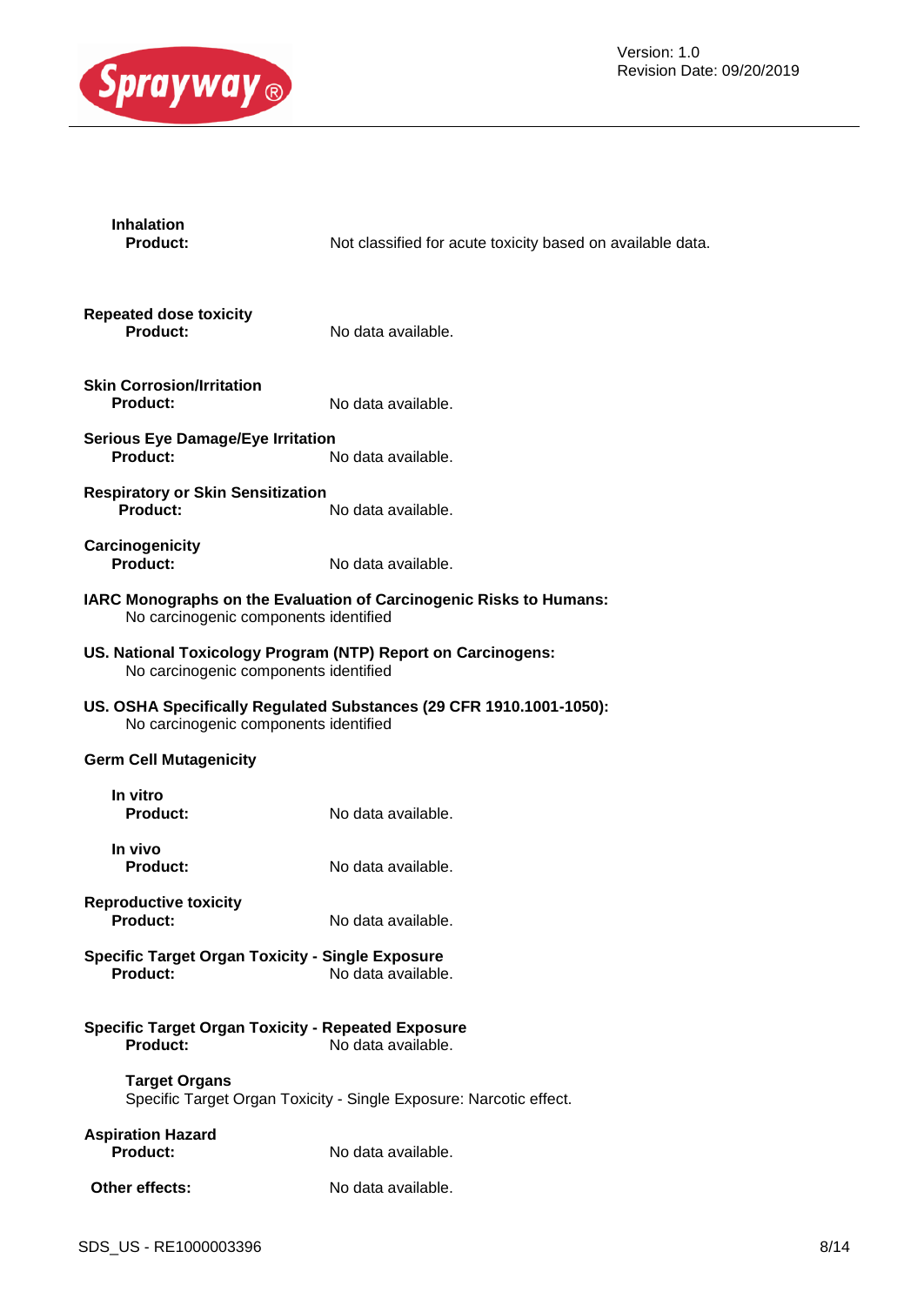

# **12. Ecological information**

# **Ecotoxicity:**

|  |  | Acute hazards to the aquatic environment: |
|--|--|-------------------------------------------|
|  |  |                                           |

| <b>Fish</b><br>Product:                                                                                                                                                                                                        | No data available.                                                                                                                                                                                                      |
|--------------------------------------------------------------------------------------------------------------------------------------------------------------------------------------------------------------------------------|-------------------------------------------------------------------------------------------------------------------------------------------------------------------------------------------------------------------------|
| <b>Aquatic Invertebrates</b><br>Product:                                                                                                                                                                                       | No data available.                                                                                                                                                                                                      |
| Chronic hazards to the aquatic environment:                                                                                                                                                                                    |                                                                                                                                                                                                                         |
| <b>Fish</b><br>Product:                                                                                                                                                                                                        | No data available.                                                                                                                                                                                                      |
| <b>Aquatic Invertebrates</b><br>Product:                                                                                                                                                                                       | No data available.                                                                                                                                                                                                      |
| <b>Toxicity to Aquatic Plants</b><br>Product:                                                                                                                                                                                  | No data available.                                                                                                                                                                                                      |
| <b>Persistence and Degradability</b>                                                                                                                                                                                           |                                                                                                                                                                                                                         |
| <b>Biodegradation</b><br><b>Product:</b>                                                                                                                                                                                       | No data available.                                                                                                                                                                                                      |
| <b>BOD/COD Ratio</b><br>Product:                                                                                                                                                                                               | No data available.                                                                                                                                                                                                      |
| <b>Bioaccumulative potential</b><br><b>Bioconcentration Factor (BCF)</b><br><b>Product:</b>                                                                                                                                    | No data available.                                                                                                                                                                                                      |
| Partition Coefficient n-octanol / water (log Kow)<br>Product:                                                                                                                                                                  | No data available.                                                                                                                                                                                                      |
| <b>Mobility in soil:</b>                                                                                                                                                                                                       | No data available.                                                                                                                                                                                                      |
| Distillates (petroleum),<br>hydrotreated light<br>White mineral oil<br>(petroleum)<br>Propane<br>2-Propanone<br>Acetic acid, methyl ester<br>Terpenes and Terpenoids,<br>sweet orange-oil<br>2,6-Octadienal, 3,7-<br>dimethyl- | Known or predicted distribution to environmental compartments<br>No data available.<br>No data available.<br>No data available.<br>No data available.<br>No data available.<br>No data available.<br>No data available. |
| Other adverse effects:                                                                                                                                                                                                         | Toxic to aquatic organisms.                                                                                                                                                                                             |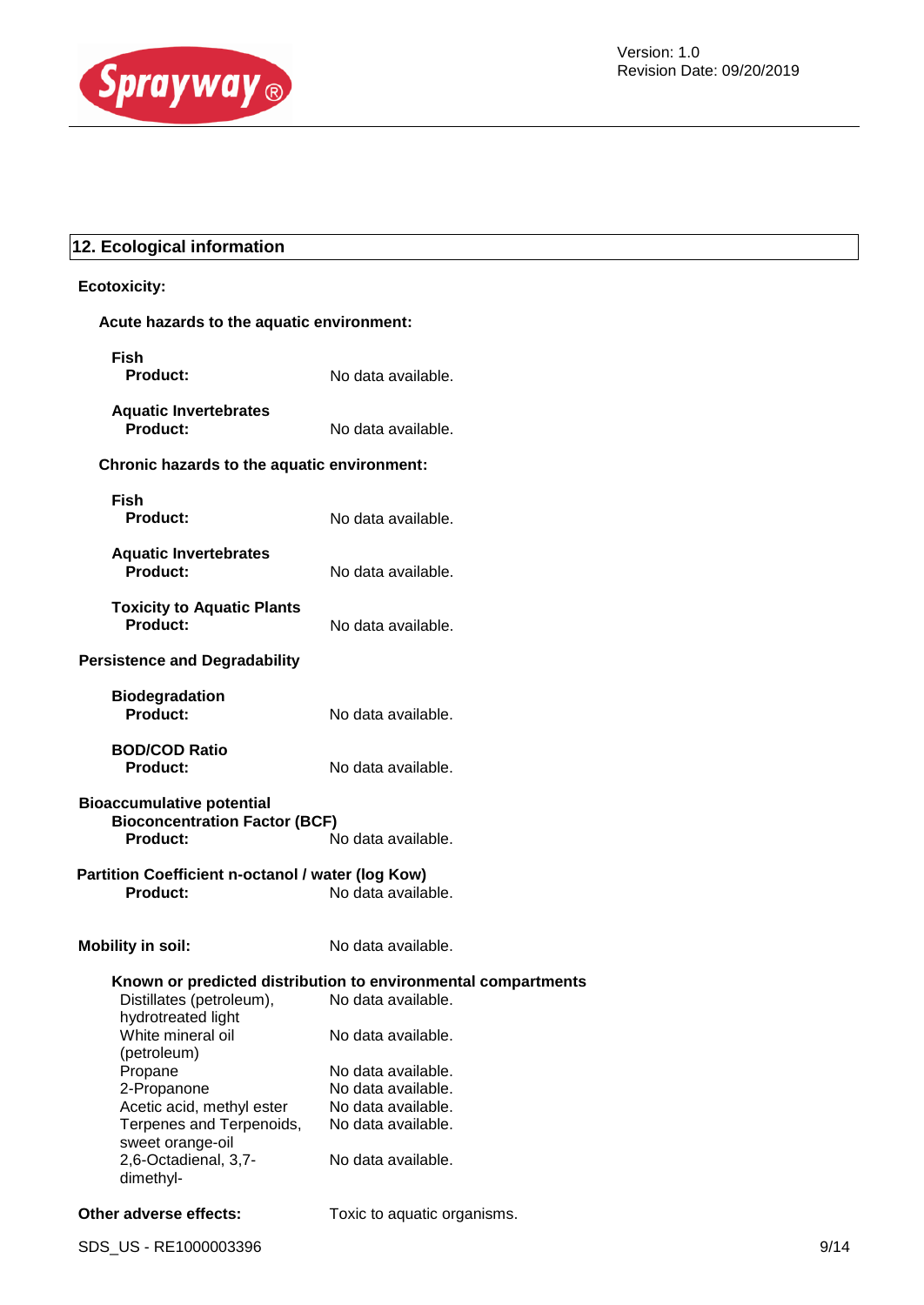

| 13. Disposal considerations    |                                                                                        |
|--------------------------------|----------------------------------------------------------------------------------------|
| <b>Disposal instructions:</b>  | Discharge, treatment, or disposal may be subject to national, state, or local<br>laws. |
| <b>Contaminated Packaging:</b> | No data available.                                                                     |

# **14. Transport information**

# **DOT**

| <b>UN Number:</b>                     | UN 1950                  |
|---------------------------------------|--------------------------|
| <b>UN Proper Shipping Name:</b>       | Aerosols, flammable      |
| <b>Transport Hazard Class(es)</b>     |                          |
| Class:                                | 2.1                      |
| Label(s):                             | $\overline{\phantom{0}}$ |
| Packing Group:                        | $\mathbf{H}$             |
| Marine Pollutant:                     | <b>No</b>                |
| Environmental Hazards:                | No                       |
| <b>Marine Pollutant</b>               | No                       |
| Special precautions for user:         | Not regulated.           |
| <b>IMDG</b>                           |                          |
| <b>UN Number:</b>                     | <b>UN 1950</b>           |
| <b>UN Proper Shipping Name:</b>       | Aerosols, flammable      |
| <b>Transport Hazard Class(es)</b>     |                          |
| Class:                                | 2                        |
| Label(s):                             |                          |
| EmS No.:                              | $F-D, S-U$               |
| Packing Group:                        |                          |
| <b>Environmental Hazards:</b>         | Yes                      |
| <b>Marine Pollutant</b>               | No.                      |
|                                       |                          |
| Special precautions for user:         | Not regulated.           |
| IATA                                  |                          |
| UN Number:                            | UN 1950                  |
| Proper Shipping Name:                 | Aerosols, flammable      |
| Transport Hazard Class(es):<br>Class: | 2.1                      |
| $Label(s)$ :                          |                          |
|                                       |                          |
| Packing Group:                        |                          |
| <b>Environmental Hazards:</b>         | Yes                      |
| <b>Marine Pollutant</b>               | No.                      |
|                                       |                          |
| Special precautions for user:         | Not regulated.           |
| Cargo aircraft only:                  | Allowed.                 |
|                                       |                          |

# **15. Regulatory information**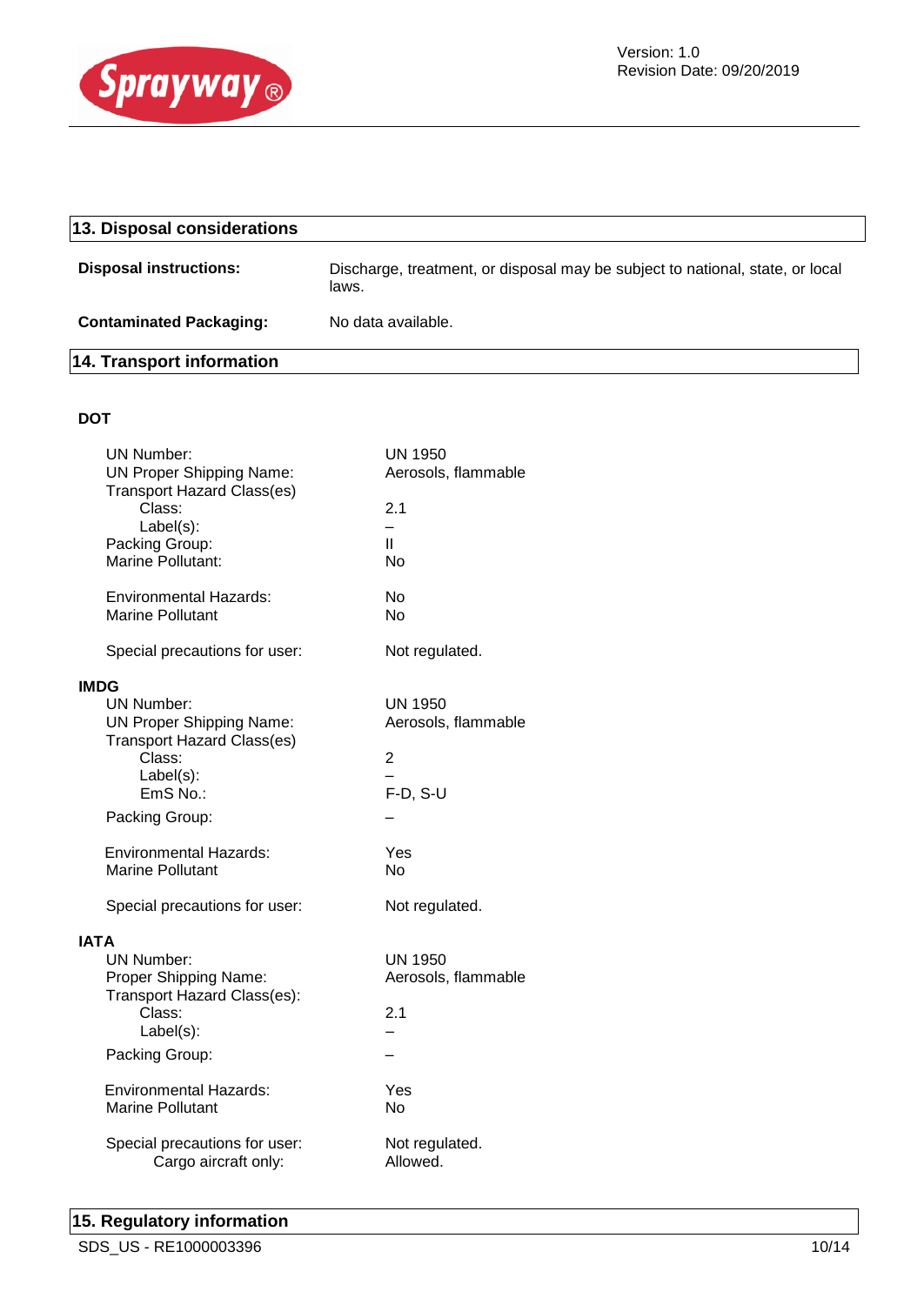

#### **US Federal Regulations**

**Restrictions on use:** Not known.

#### **TSCA Section 12(b) Export Notification (40 CFR 707, Subpt. D) US. OSHA Specifically Regulated Substances (29 CFR 1910.1001-1050)** None present or none present in regulated quantities.

#### **CERCLA Hazardous Substance List (40 CFR 302.4):**

| <b>Chemical Identity</b>  | Reportable quantity |
|---------------------------|---------------------|
| Propane                   | Ibs. 100            |
| 2-Propanone               | lbs. 5000           |
| Acetic acid, methyl ester | lbs. 100            |
| Bicyclo[3.1.1]hept-2-ene, | lbs. 100            |
| 2,6,6-trimethyl-          |                     |

#### **Superfund Amendments and Reauthorization Act of 1986 (SARA)**

#### **Hazard categories**

Fire Hazard Immediate (Acute) Health Hazards Flammable aerosol Serious Eye Damage/Eye Irritation Skin sensitizer Specific Target Organ Toxicity - Single Exposure Aspiration Hazard

#### **SARA 302 Extremely Hazardous Substance**

| <b>Chemical Identity</b>  | Reportable<br>quantity | <b>Threshold Planning Quantity</b> |
|---------------------------|------------------------|------------------------------------|
| Distillates (petroleum),  |                        |                                    |
| hydrotreated light        |                        |                                    |
| 2-Propanone               |                        |                                    |
| Acetic acid, methyl ester |                        |                                    |
| Terpenes and              |                        |                                    |
| Terpenoids, sweet         |                        |                                    |
| orange-oil                |                        |                                    |
|                           |                        |                                    |

# **SARA 304 Emergency Release Notification**

| <b>Chemical Identity</b>    | <b>Reportable quantity</b> |
|-----------------------------|----------------------------|
| (petroleum),<br>Distillates |                            |
| hydrotreated light          |                            |
| Propane                     | lbs. 100                   |
| 2-Propanone                 | lbs. 5000                  |
| Acetic acid, methyl ester   | lbs. 100                   |
| Terpenes<br>and             |                            |
| Terpenoids,<br>sweet        |                            |
| orange-oil                  |                            |
| Bicyclo[3.1.1]hept-2-ene,   | lbs. 100                   |
| 2,6,6-trimethyl-            |                            |
|                             |                            |

# **SARA 311/312 Hazardous Chemical**

**Chemical Identity Threshold Planning Quantity** Distillates (petroleum), hydrotreated light 10000 lbs White mineral oil 10000 lbs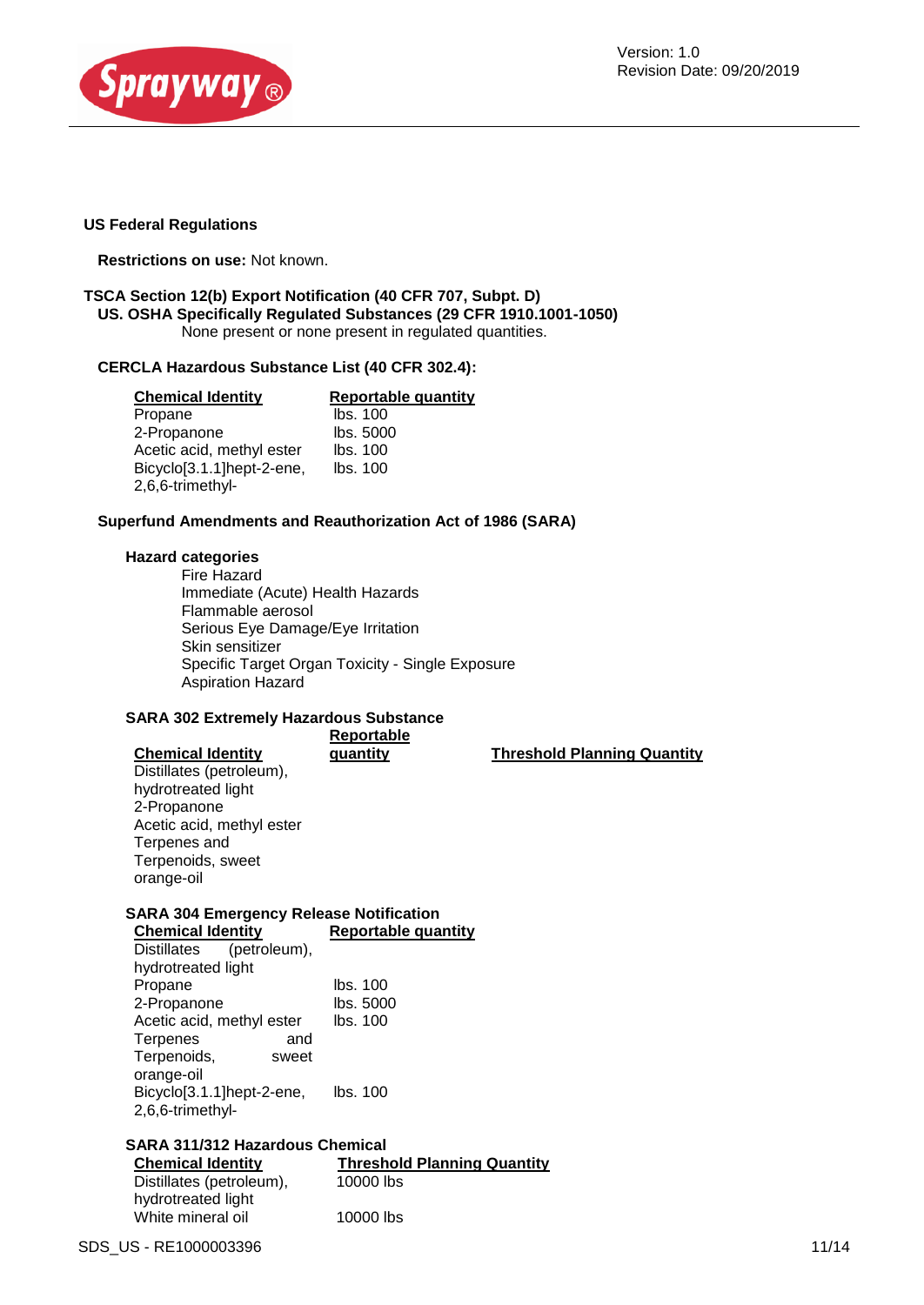

| (petroleum)               |           |
|---------------------------|-----------|
| Propane                   | 10000 lbs |
| 2-Propanone               | 10000 lbs |
| Acetic acid, methyl ester | 10000 lbs |
| Terpenes and Terpenoids,  | 10000 lbs |
| sweet orange-oil          |           |
| 2,6-Octadienal, 3,7-      | 10000 lbs |
| dimethyl-                 |           |
| Naphtha (petroleum),      | 10000 lbs |
| heavy alkylate            |           |
| Bicyclo[3.1.1]hept-2-ene, | 10000 lbs |
| 2,6,6-trimethyl-          |           |

#### **SARA 313 (TRI Reporting)**

None present or none present in regulated quantities.

#### **Clean Air Act (CAA) Section 112(r) Accidental Release Prevention (40 CFR 68.130): Clean Water Act Section 311 Hazardous Substances (40 CFR 117.3) US State Regulations**

#### **US. California Proposition 65**

No ingredient requiring a warning under CA Prop 65.

#### **US. New Jersey Worker and Community Right-to-Know Act**

#### **Chemical Identity**

Distillates (petroleum), hydrotreated light White mineral oil (petroleum) Propane 2-Propanone Acetic acid, methyl ester

#### **US. Massachusetts RTK - Substance List**

No ingredient regulated by MA Right-to-Know Law present.

#### **US. Pennsylvania RTK - Hazardous Substances**

#### **Chemical Identity**

Distillates (petroleum), hydrotreated light White mineral oil (petroleum) Propane 2-Propanone Acetic acid, methyl ester

#### **US. Rhode Island RTK**

No ingredient regulated by RI Right-to-Know Law present.

#### **International regulations**

#### **Montreal protocol**

Distillates (petroleum), hydrotreated light 2-Propanone Acetic acid, methyl ester Terpenes and Terpenoids, sweet orange-oil

## **Stockholm convention**

SDS US - RE1000003396 12/14 Distillates (petroleum), the contract of the contract of the contract of the contract of the contract of the contract of the contract of the contract of the contract of the contract of the contract of the contract of the c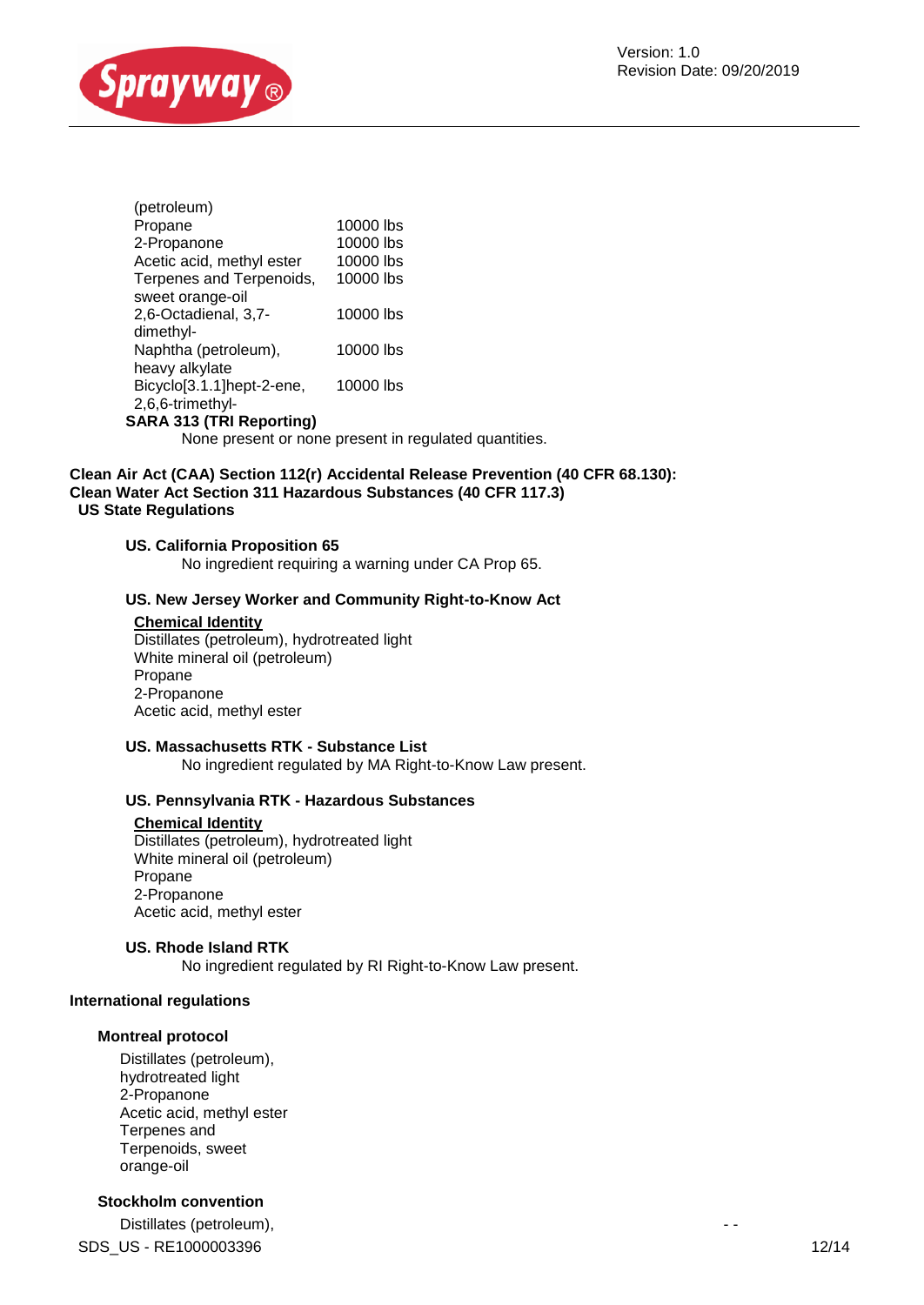

hydrotreated light 2-Propanone Acetic acid, methyl ester Terpenes and Terpenoids, sweet orange-oil

#### **Rotterdam convention**

Distillates (petroleum), hydrotreated light 2-Propanone Acetic acid, methyl ester Terpenes and Terpenoids, sweet orange-oil

#### **Kyoto protocol**

# **Inventory Status:**

Australia AICS: Not in compliance with the inventory. EINECS, ELINCS or NLP: Not in compliance with the inventory. Japan (ENCS) List:  $\blacksquare$  Not in compliance with the inventory. China Inv. Existing Chemical Substances: Not in compliance with the inventory. Korea Existing Chemicals Inv. (KECI): Not in compliance with the inventory. Canada NDSL Inventory:  $\blacksquare$  Not in compliance with the inventory. Philippines PICCS:  $\blacksquare$  Not in compliance with the inventory. New Zealand Inventory of Chemicals: Not in compliance with the inventory. Japan ISHL Listing:  $\blacksquare$  Not in compliance with the inventory. Japan Pharmacopoeia Listing: Not in compliance with the inventory. Mexico INSQ: Mexico INSQ: Not in compliance with the inventory. Ontario Inventory:  $\blacksquare$  Not in compliance with the inventory. Taiwan Chemical Substance Inventory: Not in compliance with the inventory. Canada DSL Inventory List: On or in compliance with the inventory US TSCA Inventory: On or in compliance with the inventory

SDS US - RE1000003396 13/14